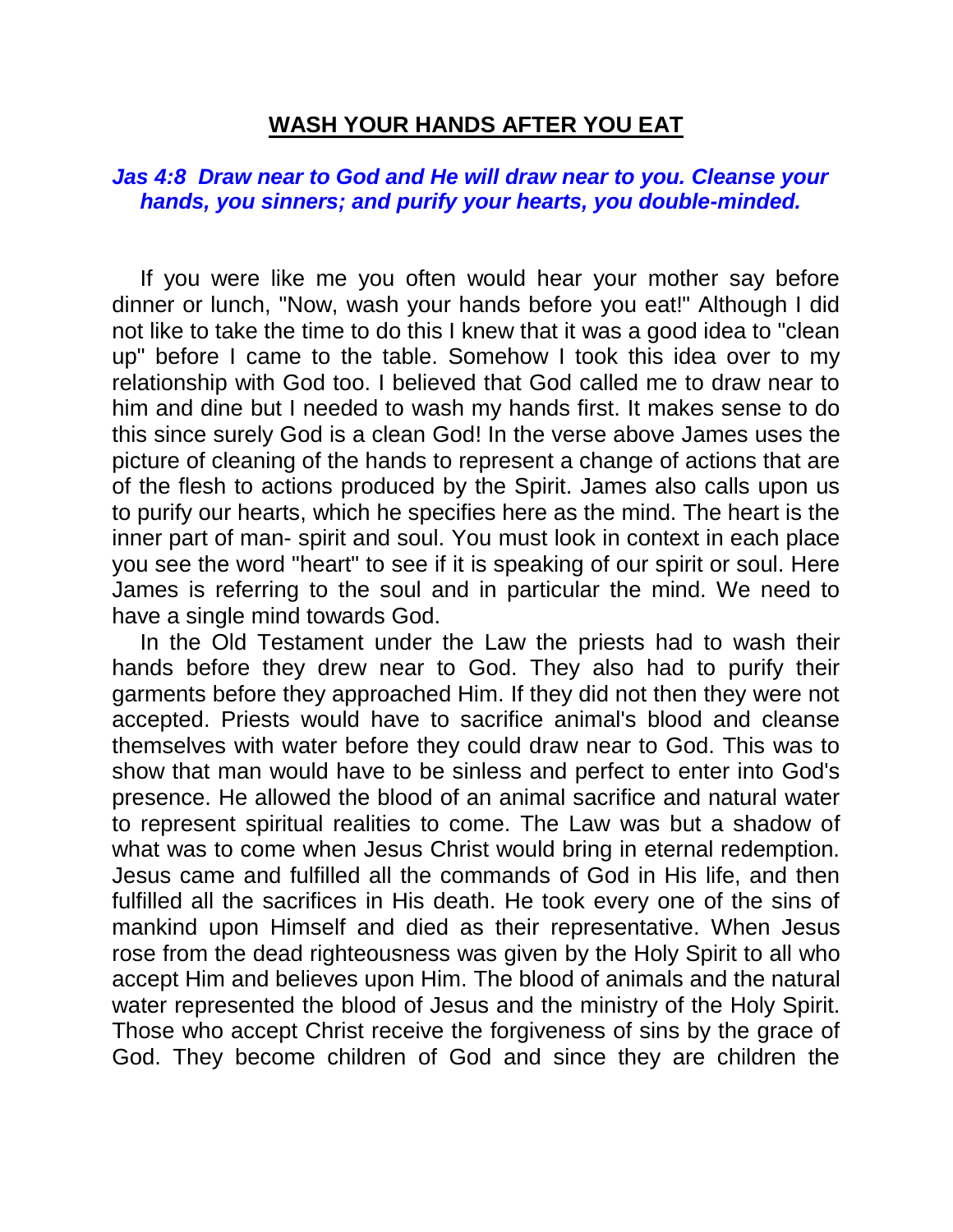Father beckons them to come to Him to commune and partake from Him.

At this point, many believers discover a problem. They discover that their actions are not perfect before God. They still commit sins from time to time or even regularly. Before they were saved they loved to sin; but now, they do not love it, but hate it and desire to stop. They know God is beckoning them to draw near to Him, but how can they come before a Holy and Clean God with dirty hands and an impure mind? God calls them to feed on His rhema Word in His presence, but they think they must first wash their hands before they can partake.

God is not like your mother dear Christian. He does not ask you to clean yourself before you come to Him. Many sinners will not come to Christ because they think they must clean up their lives first before they do so. They feel they need to stop sinning before they get saved. This is a problem because a sinner can only produce sins! They need a Savior to be freed from sin. The song sung to unbelievers is "**Come just as you are…**" When a sinner comes to Christ then He is forgiven and cleansed from his sin and receives a new righteous nature that does not want to sin. [**Isaiah 1:18- come and I will cleanse**] However, the believer still has the nature of the flesh in their body and without renewing their mind to who they are in Christ [righteous] and to the resource given to them to live the Christian life [union with Christ by the Spirit], they will continue to struggle with sin. At this point many believers hear this song, "**Come just as you should be…**" Many believers feel that they cannot pray with sins in their life. This is not the case. When Jesus taught the disciples to pray, He told them to start worshipping God. He then told them to pray that God's kingdom and will would be done. Then He told them to pray for their daily food and needs, next He told them to ask forgiveness for sins. **It is interesting that bringing up your sins to God was forth on the list and not first on the list.** [**Luke 11:2-4**] Many Christians feel they cannot even start praying before they are all 'fessed [confessed] up. God wants us to deal with the sin in our life, but it is not like religion tells us. Religion tells us that we must cleanse our hands and purify our hearts and then draw near to God and He will draw near to us. James reveals the opposite is true. If we will come to God and draw near to Him based